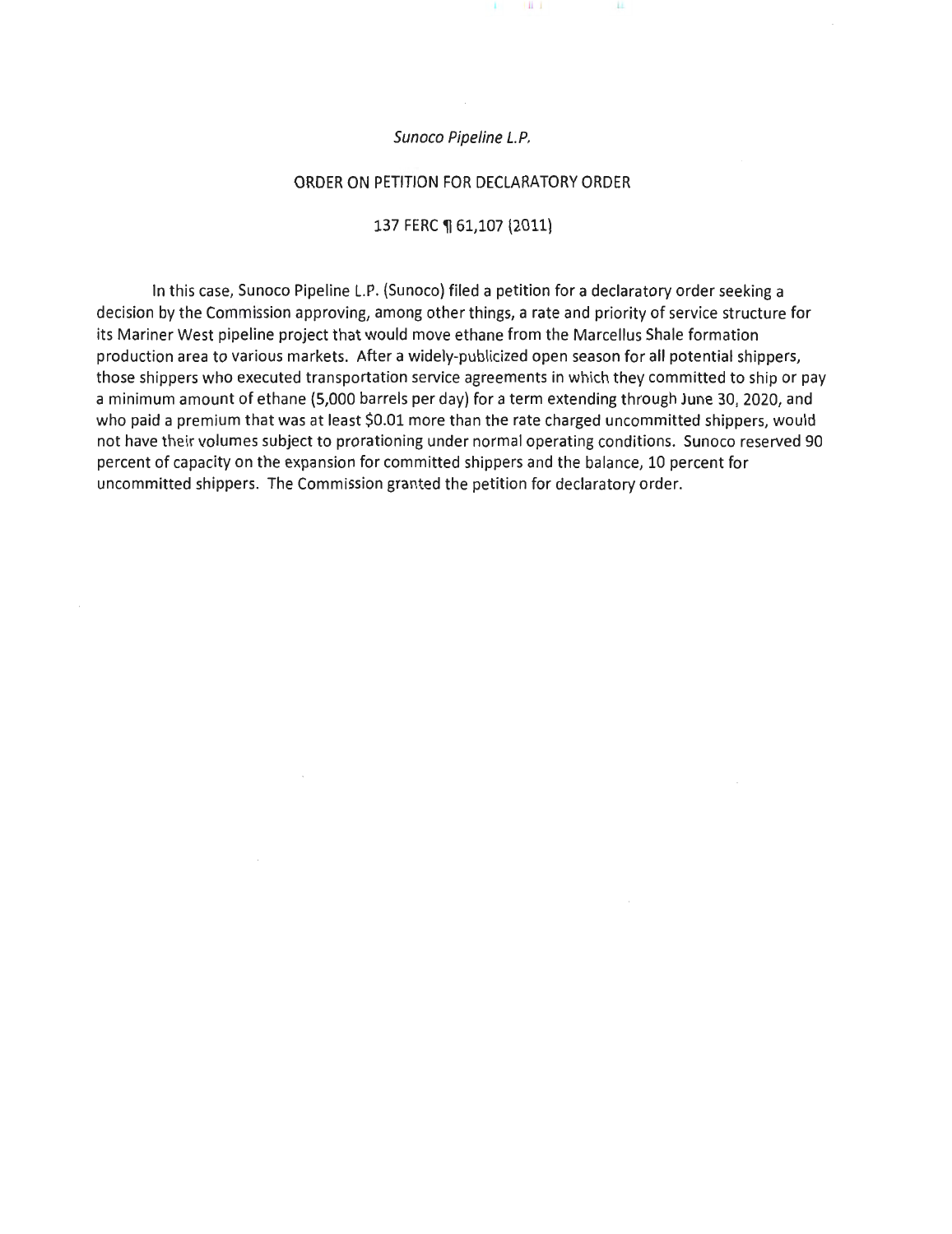## 137 FERC ¶ 61,107 UNITED STATES OF AMERICA FEDERAL ENERGY REGULATORY COMMISSION

Before Commissioners: Jon Wellinghoff, Chairman; Philip D. Moeller, John R. Norris, and Cheryl A. LaFleur.

Sunoco Pipeline L.P.<br>Docket No. OR11-22-000

# ORDER ON PETITION FOR DECLARATORY ORDER

(Issued November 4, 2011)

1. On September 2, 2011, Sunoco Pipeline L.P. (Sunoco) filed a petition for a declaratory order approving: (1) priority service for Sunoco's proposed Mariner West ethane pipeline (Project); and (2) the overall tariff and rate structure for the Project. Sunoco seeks prompt Commission so that the additional infrastructure will be available to serve the Marcellus Shale production area as soon as possible. No person protested the petition, and as discussed below, the Commission grants the requested declaratory order.

### **Background**

2. Sunoco explains that one segment of its existing pipeline system consists of an eight-inch pipeline extending approximately 130 miles from Toledo, Ohio, north to Marysville, Michigan, and the international border. Sunoco also states that another segment consists of an eight-inch pipeline that runs approximately 140 miles from Toledo south and east to Hudson, Ohio, and a 10-inch pipe that runs approximately 80 miles east from Hudson to a location near Vanport, Pennsylvania. According to Sunoco, the pipelines transport natural gas liquids (NGL) and refined products to Marysville and Detroit, Michigan, and Sarnia, Ontario, as well as transporting refined products to the eastern Ohio and Pittsburgh, Pennsylvania markets.

3. Sunoco explains that the Marcellus Shale formation extends through much of the Appalachian Basin from West Virginia through the Mid-Atlantic states and into New York. Sunoco points out that the U.S. Geological Survey estimates that the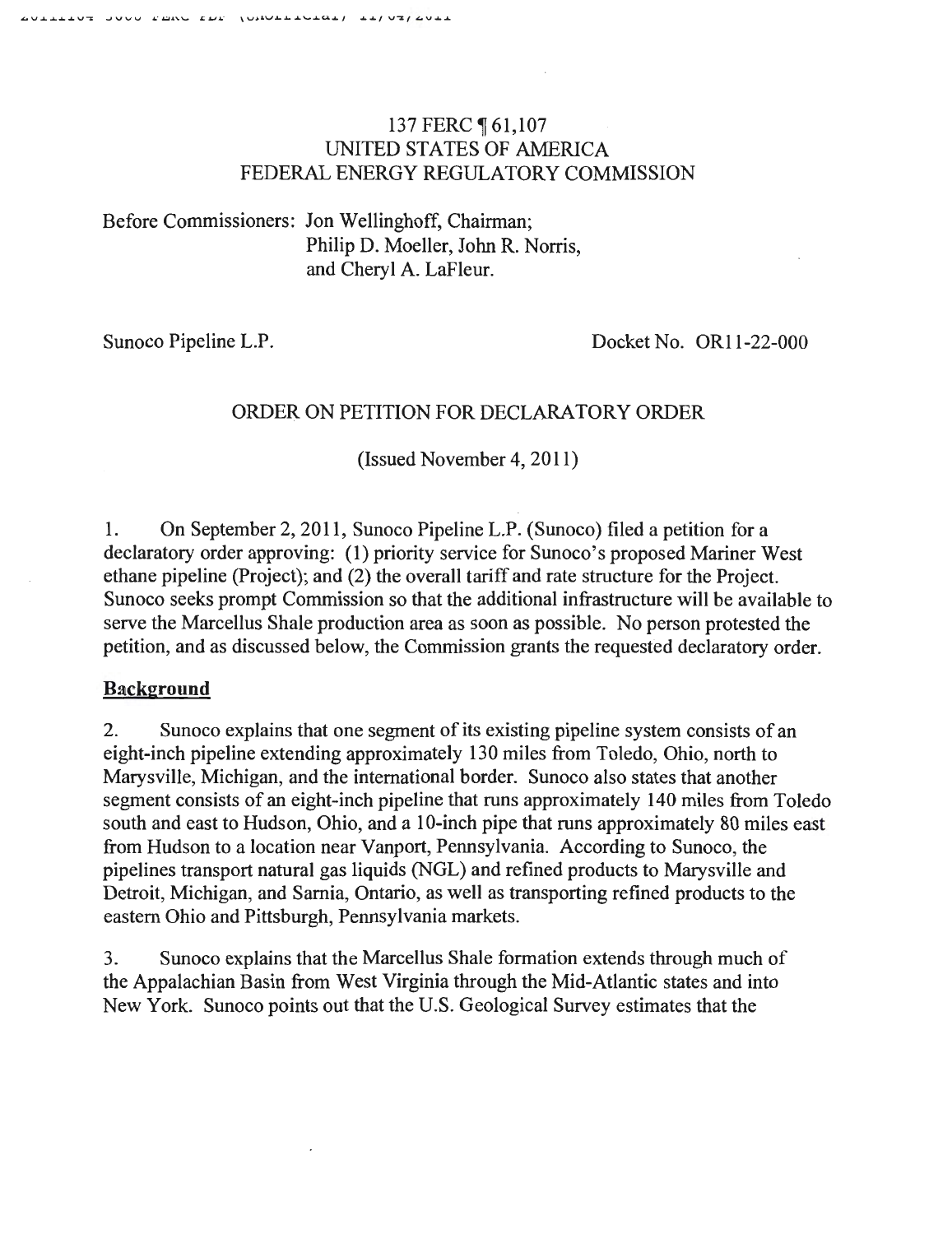Docket No. OR11-22-000 - 2 -

Marcellus Shale contains as much as 363 trillion cubic feet of recoverable natural gas.<sup>1</sup> Further, continues Sunoco, development and production of Marcellus Shale natural gas has increased dramatically as new technology has improved the technical and economic feasibility of recovering the region's natural gas reserves.<sup>2</sup> Specifically as it relates to the Project, Sunoco adds that the increased natural gas production from a large number of new wells in southwestern Pennsylvania<sup>3</sup> has created an abundance of NGL production, including ethane. However, Sunoco contends that there is currently no major market in the Northeastern United States for the ethane production, and if markets are not developed, natural gas production could be curtailed.<sup>4</sup>

#### Sunoco's Proposal

4. Sunoco states that the Project will extend from Pennsylvania to Marysville, Michigan, and on to downstream markets. Sunoco anticipates that the Project will commence service in July 2013 and that it will add 45,000-50,000 barrels per day (bpd) of transportation capacity. Further, continues Sunoco, it conducted a widely-publicized open season offering to provide transportation on the Project pursuant to a Transportation Services Agreement (TSA).

5. Sunoco explains that the Project consists of two components. Sunoco states that the first component will be the conversion, expansion, and partial reversal of approximately 350 miles of the existing eight-inch and 10-inch refined products pipeline between a location near Vanport, Pennsylvania, and the U.S.-Canadian border. Sunoco adds that the second component will be the construction of approximately 37 miles of

1 Sunoco cites DANIEL J. SOEDER AND WILLIAM M. KAPPEL, USGS Fact Sheet: WATER RESOURCES AND NATURAL GAS PRODUCTION FROM THE MARCELLUS SHALE 3 (2009), http://md.water.usgs.gov/publications/fs-2009-3032/fs-2009-3032.pdf.

<sup>2</sup> See id. (stating that, with current reserve estimates and technology, the Marcellus Shale could provide the entire current natural gas needs of the United States for approximately 15 years).

3 Clifford Krauss, *There's Gas in Those Hills,* N.Y. Times, Apr. 8, 2008, *available at* http//www.nytimes.com/2008/04/08/business/08gas.html.

<sup>4</sup>*See Ethane Disposition Poses Risk for Marcellus Production,* Oil & Gas Financial Journal, Sept. 10, 2010, *available at* http://www.ogfj.com/index/articledisplay/3871741726/articles/oil-gas-financial-journal/unconventional/marcellusshale/ethane-disposition.html (stating that an overabundance of "must-recover ethane" is leading to ethane oversupply and limitations on gas shipments).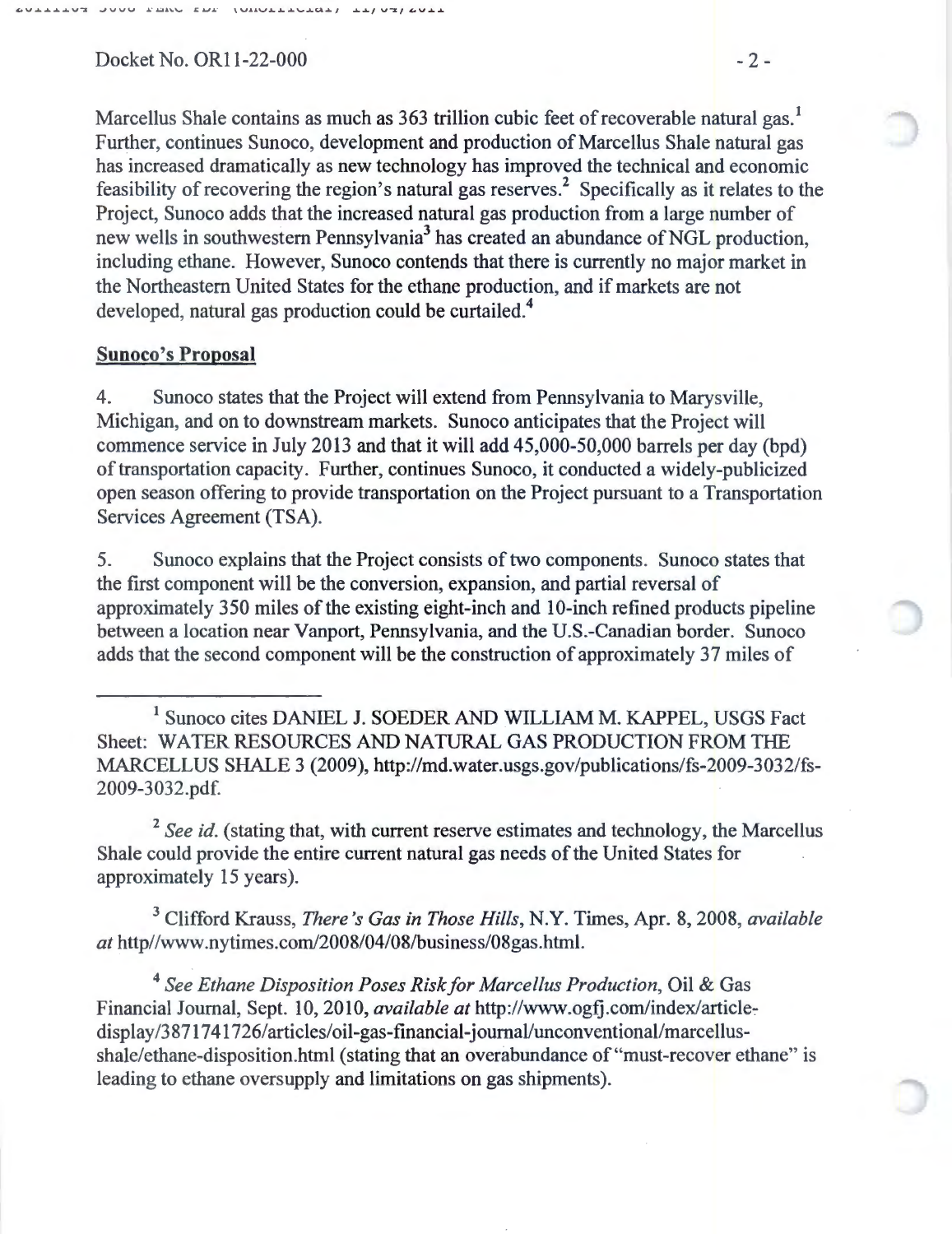Docket No. OR11-22-000 - 3 -

new pipeline from Houston, Pennsylvania, to the existing Sunoco pipeline near Vanport, Pennsylvania. Sunoco asserts that the Project will require a substantial capital investment and, when completed, will provide a much-needed outlet for the market-constrained ethane production.

6. According to Sunoco, during the open season, it sought shipper commitments in return for priority service at a premium rate, which will exempt the priority shippers from prorationing of their committed volumes under normal operating conditions. Sunoco states that the projected additional ethane transportation includes both committed and uncommitted volumes. Specifically, Sunoco states that up to 90 percent of the capacity will be available for the committed shippers' volumes and at least 10 percent will be reserved for uncommitted shippers' volumes.<sup>5</sup>

7. Sunoco explains that the Project's tariff structure is based on a traditional one-part rate, differentiated based on whether a shipper chooses Marysville, Michigan, or the U.S.-Canadian border as the delivery point. Sunoco points out that committed shippers will pay a premium rate of at least \$0.01 more than the rate charged to uncommitted shippers moving volumes to the same delivery points. Further, states Sunoco, there will be no rate discount for volume shipping. Sunoco maintains that the terms of the proposed tariff and the service structure of the Project are consistent with Commission precedent.<sup>6</sup>

8. Because of the substantial investment required for the Project, Sunoco contends that its success depends on support from committed shippers. Sunoco states that shippers executing TSAs will commit to ship or pay for a minimum of at least 5,000 bpd for a term extending through June 30, 2020, for volume commitments to the U.S.-Canadian border or for a term ending December 31, 2028, for volume commitments to Marysville, Michigan. Sunoco adds that it will have the right to adjust the committed rates annually, effective January 1 of each year, commencing on January 1, 2017. According to Sunoco, the adjustment will be based on the FERC inflation index, or, if that methodology ends, by the annual change in the PPI published in the immediately-preceding calendar year. Further, states Sunoco, uncommitted volumes moving on the Project will be subject to a one-part rate, which Sunoco will be permitted to adjust annually in accordance with the Commission's indexing process.

<sup>6</sup> Sunoco cites *e.g., CCPS Transportation, LLC*, 121 FERC ¶ 61,253 (2007) *(CCPS); Mid-America Pipeline Co., LLC, 116 FERC*  $$61,040$  (2006).

<sup>5</sup> Sunoco states that, in case of *force majeure,* committed volumes will have first call on the reduced amount of priority space, and uncommitted volumes will continue to have access to the same percentage of total available capacity, even in times of reduced overall capacity.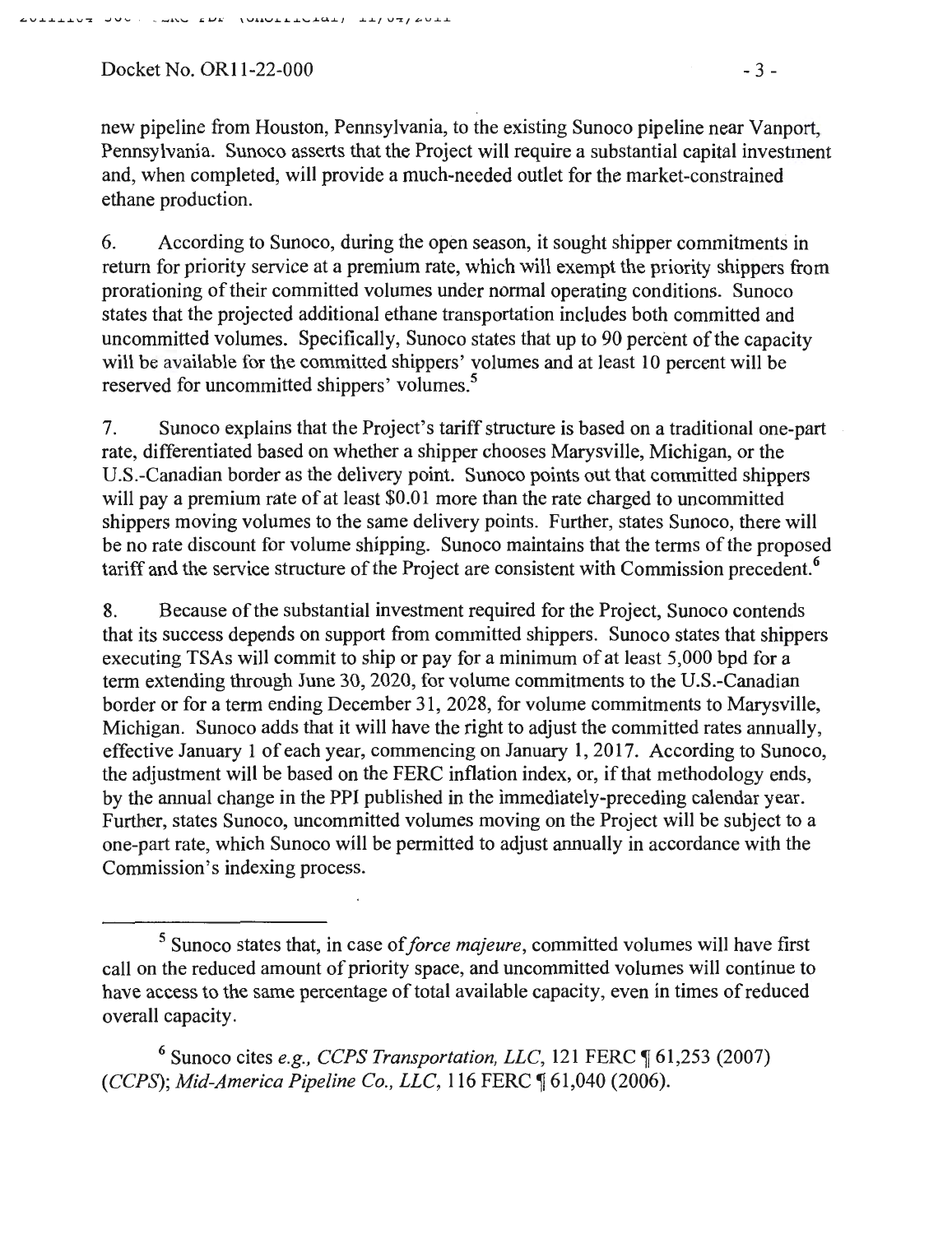### $Docket No. OR11-22-000$  - 4 -

9. Sunoco reiterates that committed shippers' volumes will not be subject to prorationing under normal operating conditions. Sunoco maintains that this protects committed shippers against the risk that the barrels they have committed to move under the TSAs will be prorated out of the pipeline by uncommitted shippers that made no burdensome financial commitment to support the pipeline project. At the same time, continues Sunoco, the rate for uncommitted volumes will be discounted relative to the rate for committed volumes.

10. Sunoco emphasizes that its proposal is consistent with Commission precedent and is a reasonable, non-discriminatory means of meeting the needs of both the pipeline and its shippers with respect to this critical new infrastructure project. Sunoco argues that the ICA gives the Commission discretion to approve priority contract service under appropriate circumstances.<sup>7</sup> Sunoco also points out that courts historically have interpreted these statutory provisions as investing the Commission with considerable discretion to assess the reasonableness of pipeline practices, taking into consideration all current industry conditions, and not just conditions as they existed when the statute was adopted.

11. Sunoco further contends that its proposed priority service terms and rate structure for the Project are likewise consistent with Commission precedent. Sunoco relies on CCPS,<sup>8</sup> stating that, in that proceeding, the Commission approved a request to offer priority service at a premium rate to shippers that entered into long-term volume commitments in support of a pipeline expansion, while preserving access by uncommitted shippers to at least 10 percent of total post-expansion capacity. Sunoco also emphasizes that the Commission in that case recognized the importance of priority shippers to the pipeline's capital financing.

12. Sunoco emphasizes the serious financial obligation accepted by shippers that agree to take-or-pay commitments, which add to the shippers' liabilities and can affect their ability to borrow additional funds during the term of commitment. Conversely, continues Sunoco, uncommitted shippers will have no obligation to use the pipeline at any time.

<sup>8</sup>*CCPS Transportation, LLC,* 121 FERC ~ 61,253 (2007), *order on reh 'g,*  122 FERC ¶ 61,123 (2008) (CCPS).

<sup>7</sup>Sunoco cites *e.g., Sea-Land Services Inc.* v. *ICC,* 738 F.2d 1311, 1319 (D.C. Cir. 1984) ("[D]iscrimination has never been a static concept, but instead has steadily evolved over the past century to reflect not only refinements in ratemaking methodology, but changes in the national economy as well. . . *.*"; *Indiana Harbor Belt R.R. v. U.S.*, 510 F.2d 644, 649 (7<sup>th</sup> Cir.), *cert. denied*, 422 U.S. 1042 (1975) ("That a body should exist fitted to make a primary determination from the facts as to whether a preference or discrimination obtains was one of the reasons for the creation of the Commission.")).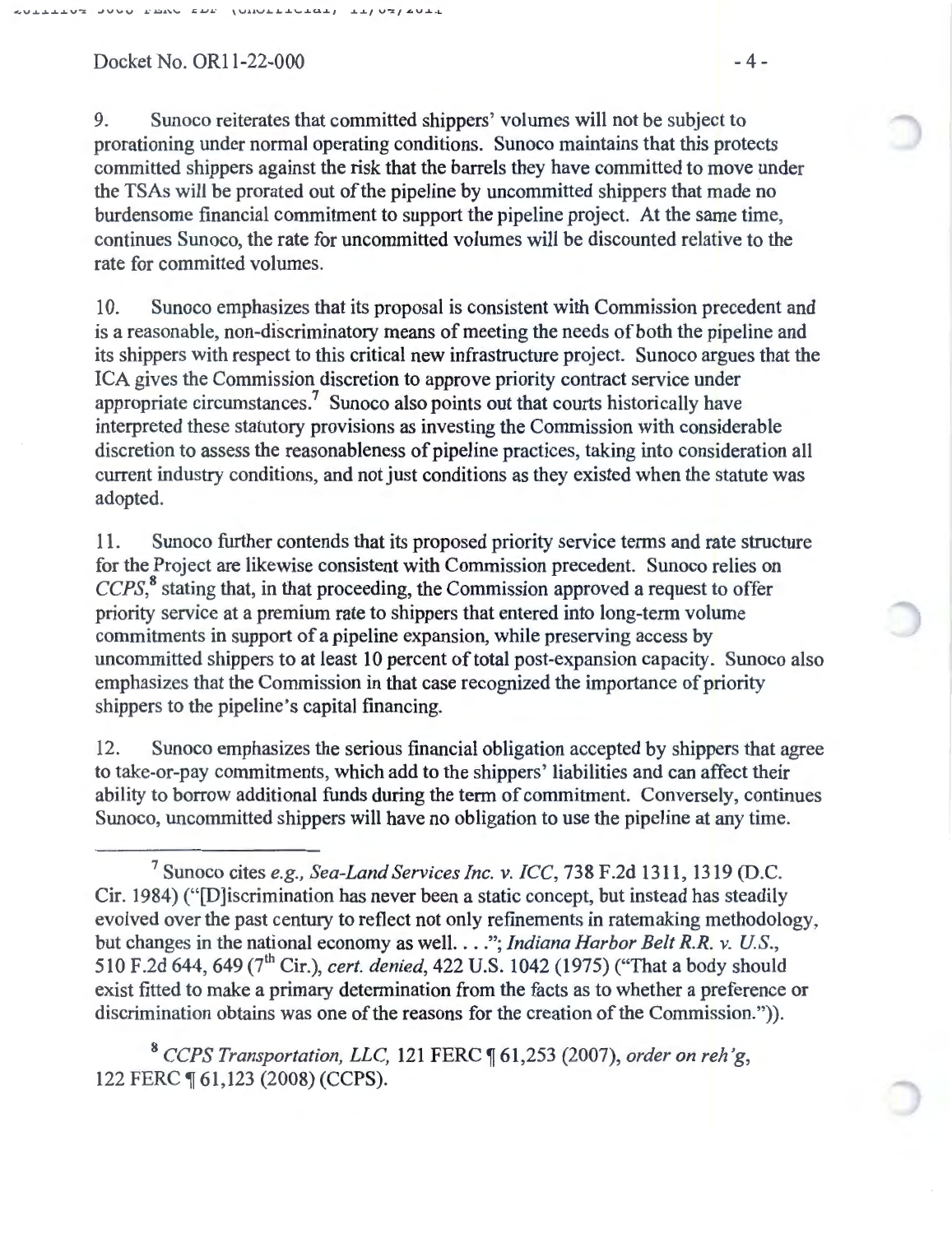**.L.V..L. ..L. ..L...L.V"'X .JVV <sup>U</sup>J •** ." ~J.\.\.... J.J·· VJ.J.V .L. .L.a..\...o.a..U.~ / *.a....Lf* V~f **.L.V.J...J..** 

Sunoco reiterates that, so long as uncommitted shippers have reasonable access to the pipeline's capacity, there is nothing inequitable or unfair about preserving on a priority basis a portion of the pipeline's capacity for.those shippers whose commitments made the pipeline capacity possible.<sup>9</sup> Sunoco states that the priority service terms proposed here have been crafted based on projected volumes of ethane transported from the Marcellus Shale area and the expected need for prorationing, and Sunoco further asserts that its proposal is not discriminatory and fully conforms to the pipeline's common carrier obligations.

# **Notice**

13. Public notice of Sunoco's petition was issued on September 13, 2011, with interventions and protests due on or before September 27, 2011. No timely interventions or protests were filed.

### **Commission Analysis**

14. The Commission finds that Sunoco's proposal is consistent with applicable policy and precedent. Sunoco has demonstrated that the Project will provide additional capacity for increased production of ethane from the Marcellus Shale area, thereby avoiding likely constraints on the production of natural gas from that area. As such, the Project will enhance domestic energy production and allow the expansion of ethane markets. Sunoco also has demonstrated that the Project entails a significant capital investment, which requires the support of committed shippers to share the financial risk of the Project.

15. As has been the case in other proposals approved by the Commission and cited by Sunoco, its proposal provides an appropriate amount of capacity for uncommitted shippers, while affording protection to the committed shippers who provide consistent long-term financial support for the Project. These committed shippers will pay premium rates for the assurance that their much greater volumes will not be prorated under normal operating conditions. Sunoco offered the terms of its proposal in an open season that gave all potential shippers the opportunity to become committed shippers. Accordingly, the Commission grants Sunoco's petition for a declaratory order.

<sup>9</sup> Sunoco cites *Enbridge Energy Pipelines (North Dakota) LLC,* 133 FERC <sup>~</sup>61 ,167, at P 39-40 (2010) (finding it appropriate that "uncommitted shippers . .. will not enjoy [prorationing] protection because they are not providing the financial backing required for the [project]"); CCPS, 121 FERC  $\P$  61,123 at P 19 (finding it not discriminatory to treat committed shippers differently because "uncommitted shippers have maximum flexibility to react to changes in their own circumstances or market conditions, although they do not provide the assurances and financial support for the Expansion that the firm shippers provide.").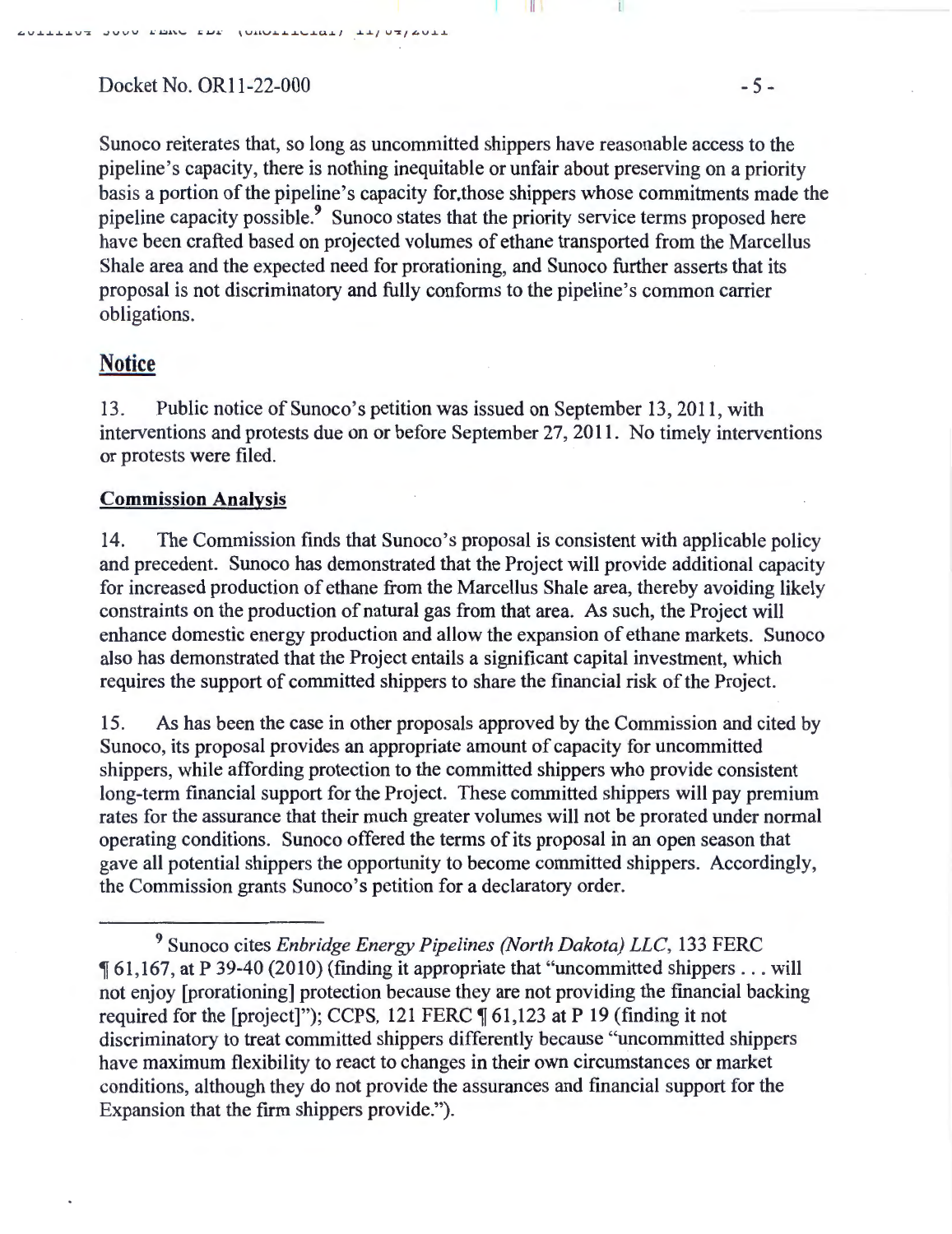Docket No. OR11-22-000 - 6 -

Sunoco's petition for a declaratory order is granted, as discussed in the body of this order.

By the Commission. Commissioner Spitzer is not participating.

(SEAL)

Nathaniel J. Davis, Sr., Deputy Secretary.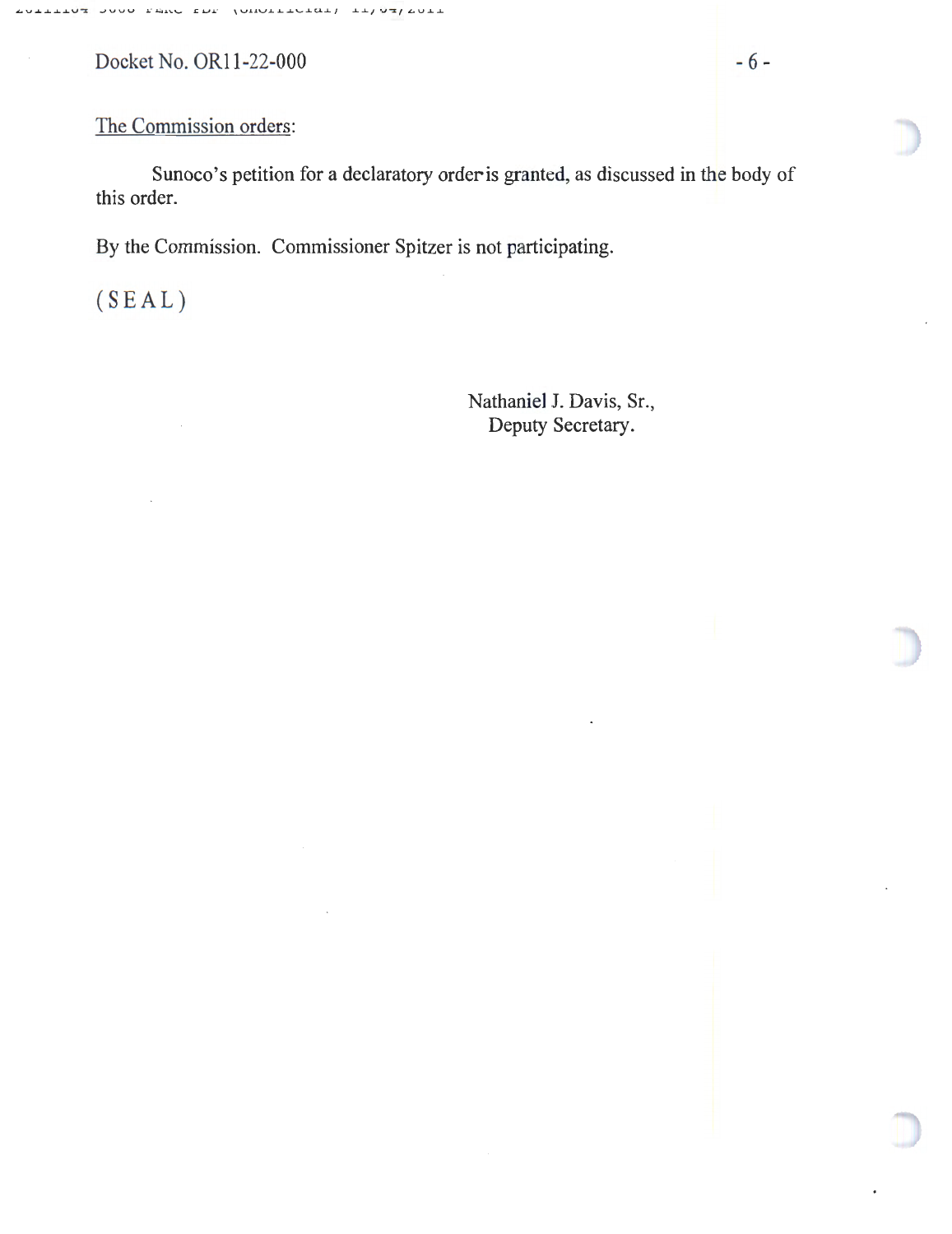AULLEDUS JOUD PERU EDP (OHOLLEDEAL) IT/US/AULL

| Document Content(s) |  |  |
|---------------------|--|--|
|                     |  |  |

 $\label{eq:2.1} \frac{1}{\sqrt{2}}\left(\frac{1}{\sqrt{2}}\right)^{2} \left(\frac{1}{\sqrt{2}}\right)^{2} \left(\frac{1}{\sqrt{2}}\right)^{2} \left(\frac{1}{\sqrt{2}}\right)^{2} \left(\frac{1}{\sqrt{2}}\right)^{2} \left(\frac{1}{\sqrt{2}}\right)^{2} \left(\frac{1}{\sqrt{2}}\right)^{2} \left(\frac{1}{\sqrt{2}}\right)^{2} \left(\frac{1}{\sqrt{2}}\right)^{2} \left(\frac{1}{\sqrt{2}}\right)^{2} \left(\frac{1}{\sqrt{2}}\right)^{2} \left(\$